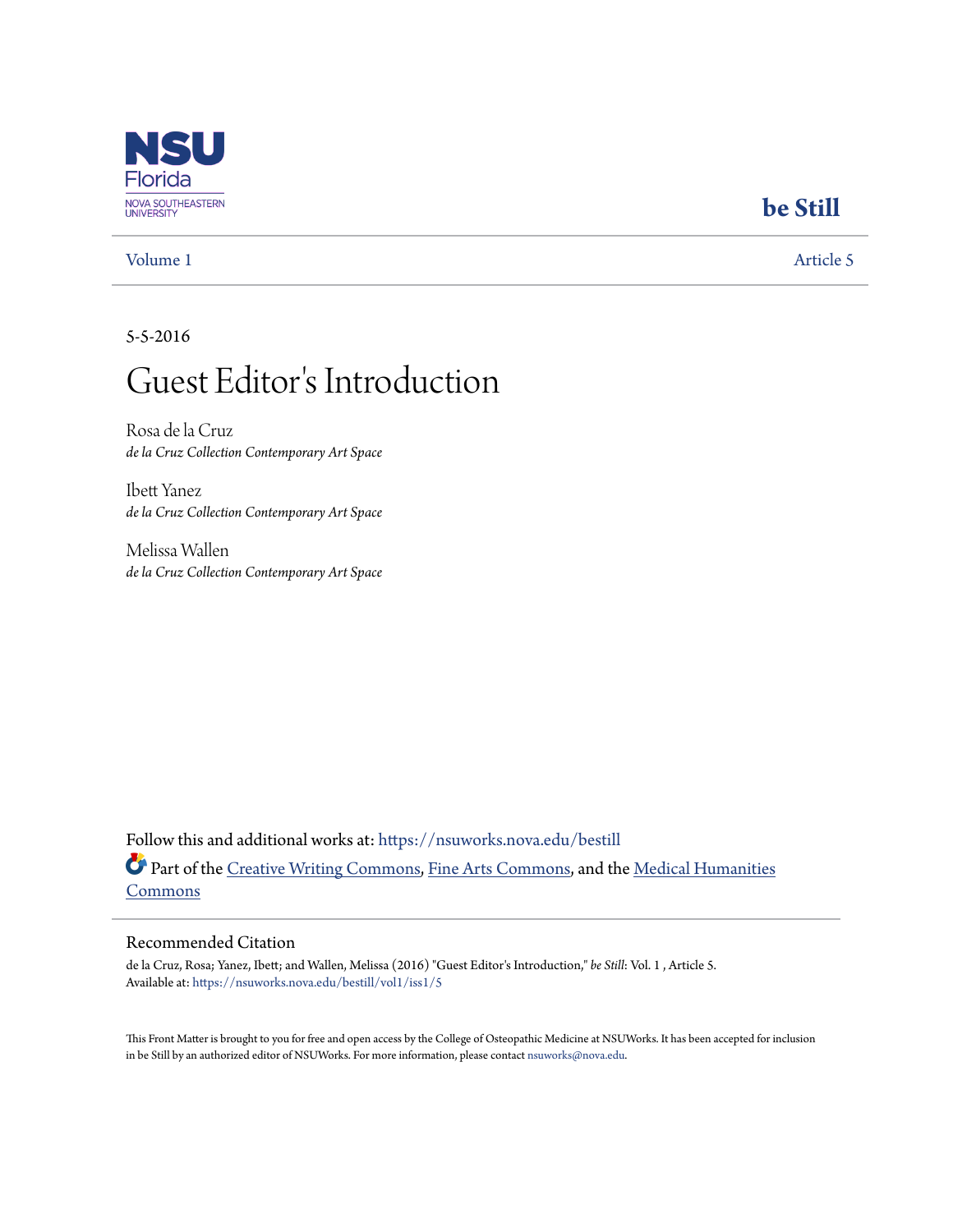- The de la Cruz Collection, <sup>a</sup> contemporary art space founded in 2009 by philanthropists Carlos and Rosa de la Cruz, is pleased to collaborate with NSU's College of Osteopathic Medicine for the first issue of **be Still**. In an effort to engage communities beyond the scope of the collections programming and exhibitions this journal serves as the bridge to connect art to medicine and encourages <sup>a</sup> conversation about the healing benefits of the visual arts. In 2015, the de la Cruz Collection began <sup>a</sup> program in tandem with NSU to explore how the parallels of visual arts and observation can be used as an instrument to fill the humanistic gaps between doctor and patient that currently exist. The primary practice of patient observation has been significantly affected by <sup>a</sup> culture of accelerated modes of communication, scientific discovery and evolving methods of patient diagnosis and treatment procedures.
- Art has long been proven to be <sup>a</sup> powerful medium for healing, disseminating universal ideas and reflecting conditions which ultimately break down communication barriers. Medical students and faculty were asked to submit visual representations that address the woman's form and were encouraged to consider art as <sup>a</sup> tool for comforting and caring for future patients. This practice encourages empathetic perspectives that can, in turn, be applied to the medical student's future practice.
- $\triangleright$  To further explore the topic, the de la Cruz Collection has also collaborated with NSU in organizing exhibitions considering the theme of observation and its positive contributions to doctor-patient relationships. "Pink Powder", currently on display at the Alvin Sherman Library, creates <sup>a</sup> physical setting for students to explore the woman's body as interpreted by various artists.